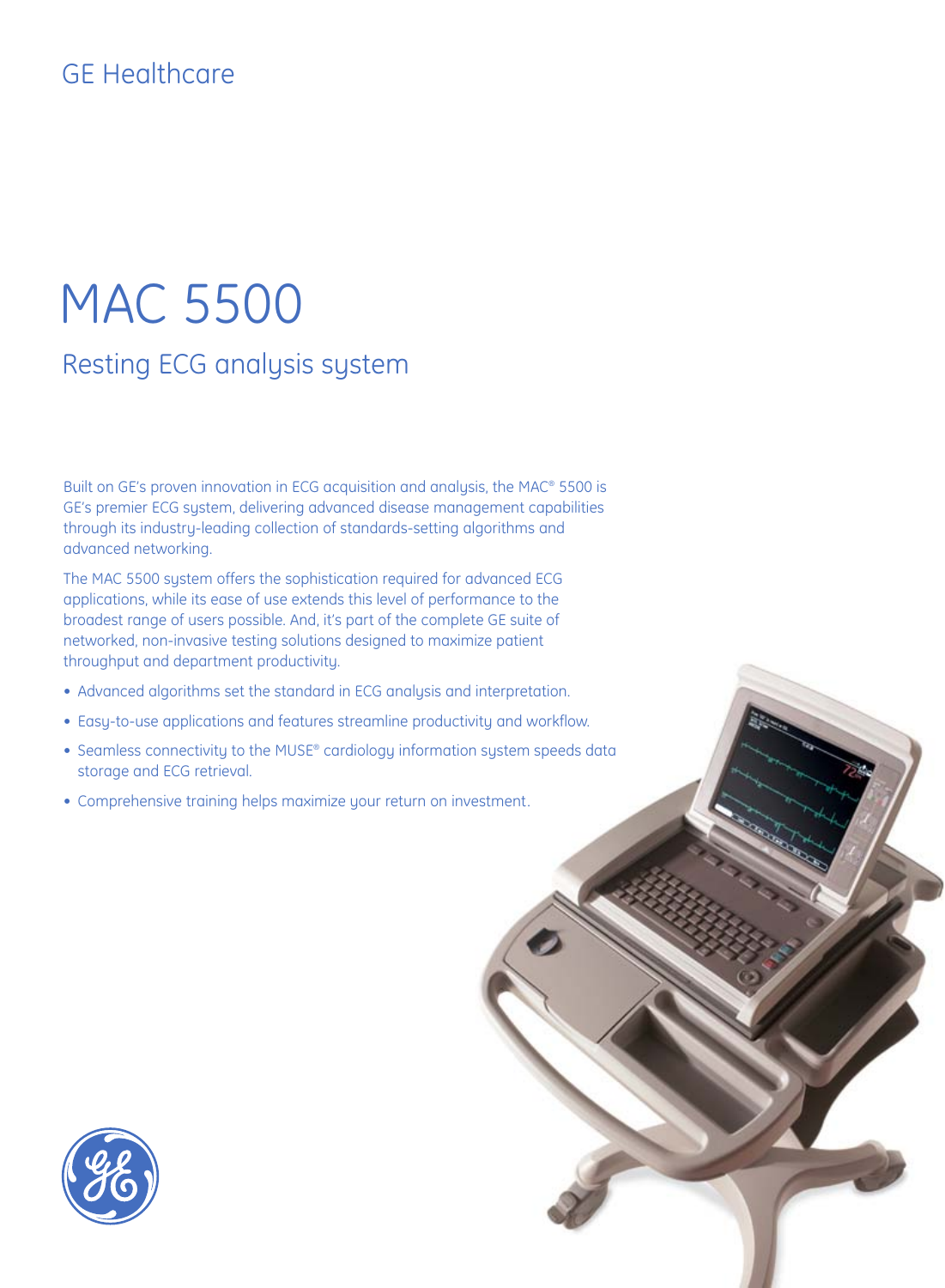# **Setting the mark for clinical validity and excellence in ECG analysis.**

GE Healthcare has steadily expanded its electrocardiographbased suite of ECG analysis programs and capabilities through diligent research and development.

- **Regular clinical input from the world's top consulting cardiologists and physicians** helps our own research and development engineers enhance our programs.
- **Ongoing acquisition of clinically correlated, "gold-standard" databases** allow us to continually evaluate and verify our algorithm performance. Use of the same patient assessment tests employed by practicing physicians ensures clinically accurate values.
- **Rapid assessments and improvements on very large databases**, using sophisticated analysis techniques developed by our own engineers, enable us to quickly evaluate the accuracy of our ECG analysis programs.

## **The most complete suite of analysis algorithms for advanced ECG applications.**

Our Marquette® ECG analysis programs are the preferred choice in a variety of care settings and industries, including hospitals, clinics, physician offices and clinical research organizations (CROs).

- **Marquette 12SL™ ECG analysis program for adults and pediatrics** – the industry's most thoroughly documented, simultaneous 12-lead ECG acquisition analysis program for uncompromising quality and reliability – remains your most clinically valuable second opinion.
- **Marquette Hookup Advisor™ signal quality analysis program** makes our world-renowned ECG analysis program even better. This new software reviews and measures ECG waveforms for signs of artifact and interference, helping to eliminate poor waveform quality during the recording of ECGs.
- **Marquette 12SL with Gender-Specific interpretation** features criteria that help you more easily detect acute myocardial infarction (MI) in female patients, enhancing diagnostic confidence even among occasional readers of ECGs.
- **Marquette 12SL with ACI-TIPI (Acute Cardiac Ischemia Time-Insensitive Predictive Instrument)** considers a patient's age, gender, and chief complaint, as well as ECG measurements, to generate a numerical score that helps predict the probability of acute cardiac ischemia. This optional program provides important additional triage information for patients with chest pain.
- **Simultaneous 15-lead acquisition, storage, and assessment** provides additional ST measurements for the detection of changes that occur in some non-diagnostic 12-lead cases to facilitate the prompt detection of right ventricular and posterior MI.
- **P-Wave Signal Averaging** option for atrial arrhythmia assessment features a patented templating algorithm that enhances P-wave measurement accuracy.
- **Hi-Res Late Potential Analysis** option supports effective ventricular arrhythmia assessment, with an intuitive design that creates a practical, non-invasive alternative to involved invasive testing.
- **Enhanced Pacemaker-Detection Software** improves sensitivity to electronically paced hearts.
- **Serial ECG Comparisons**, through the MUSE cardiology information system, leverages the Marquette 12SL ECG analysis program and analyzes both shortand long-term changes in patients' ECGs.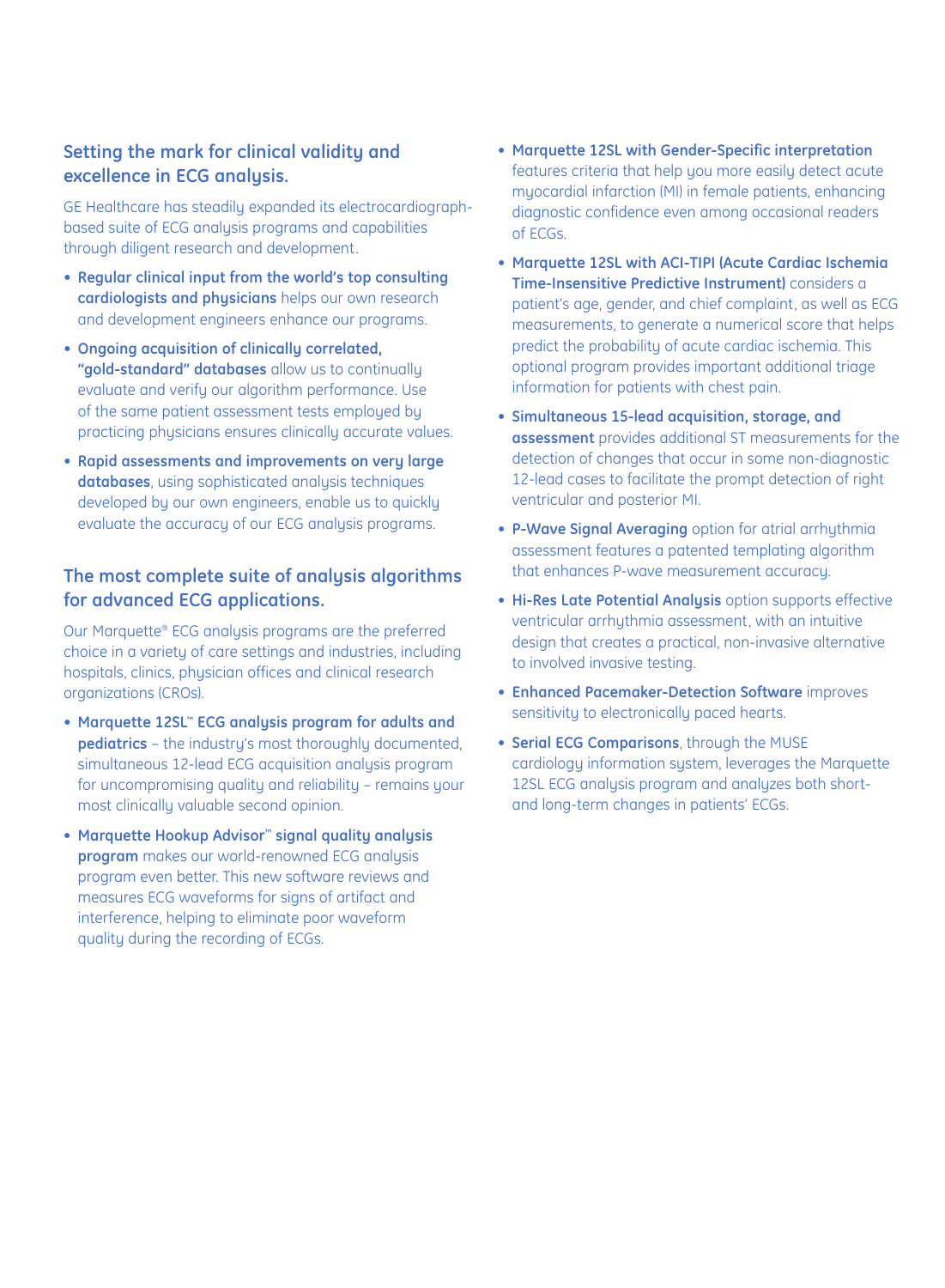## **Taking ECG workflow to the next level.**

Full connectivity allows you to tap into the power of GE's MUSE cardiology information system – the industry's predominant cardiology management system – for streamlined workflow and higher functionality. Networked access delivers improved efficiency and decision support.

- Optional Ethernet and MobileLink™ wireless capabilities permit bi-directional communication with the MUSE system so you can quickly retrieve, manage, and archive patient data – and reduce the potential for errors. Also helps meet ACC/AHA guidelines for time-to-cardiologist overread and time-to-treatment goals.
- Instantly access procedure requests and download patient demographic data from the Hospital Information System through the MUSE system. This functionality reduces timeconsuming patient data entry and minimizes delays in procedure billing.
- Access the computer ECG patient records immediately, any time of day or night, using the Remote Query option for more responsive patient care.
- Access ECG records from the clinic, office, or other remote facility using a standard modem for maximum decision-making efficiency.
- Secure digital memory card facilitates external archive capabilities.
- Export and archive data in XML format for flexible, open communications.
- Barcoding option assists you in fulfilling JCAHO goals for patient identification and safety.

# **Innovative features streamline workflow and expand your capabilities.**

Specifically designed to enhance your entire staff's efficiency, the MAC 5500 system combines technological advances with ease-of-use features in one system.

- Digital CAM-14 module reduces noise and artifact for clearer ECG tracings.
- Large field-of-view display provides a clear view of the screen from any angle.
- Analog ECG output facilitates easy integration with other cardiac-diagnostic devices, such as echocardiography and nuclear medicine systems.
- Extensive customization including display and final-report formatting – accommodates individual user preferences.
- Stress option incorporates leading exercise-testing technologies. Signal-acquisition advances help reduce baseline wander and ST-segment distortion to generate clearer, more defined ECGs.
- Barcode and magnetic card reader options help reduce errors by automating the input of patient data.
- Security protocols and user-configurable password protection provides security to assist you in addressing HIPAA requirements.
- Trolley design features a convenient holder for the acquisition module, ample writing surface area, wide bins, and a covered storage compartment.
- Compact system design offers easy mobility.

# **Comprehensive training further enhances your investment.**

- CEU credits support your professional career.
- Just-in-time learning is delivered via training when and where you need it.
- Your entire staff receives the same level of high-quality training to ensure consistency.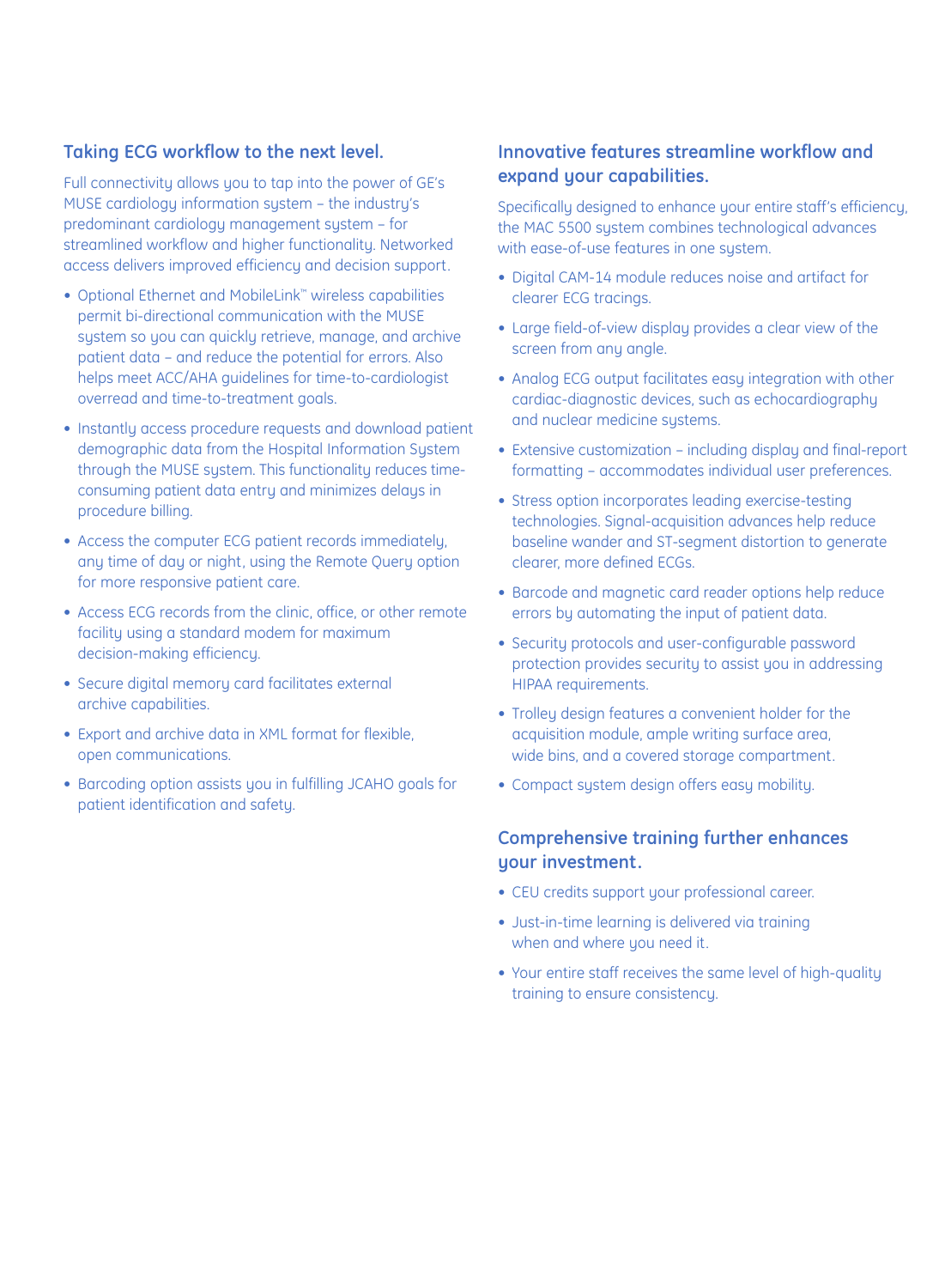#### **MAC 5500 Resting ECG System**

#### **Instrument Type:**

Microprocessor augmented automatic electrocardiograph; 14-leadwire acquisition with programmable lead configuration

| Processing                            |                                                                                                                            |
|---------------------------------------|----------------------------------------------------------------------------------------------------------------------------|
| <b>ECG Interpretation:</b>            | Marquette 12SL ECG Analysis<br>Program for Adults and Pediatrics                                                           |
| <b>Computerized Measurements:</b>     | 15-lead analysis includes<br>measurements of user-selectable<br>additional 3 leads                                         |
| Optional:                             | Hi-Res Late Potential Analysis and<br>P-Wave Signal - Averaged ECG                                                         |
| <b>Additional ECG Function:</b>       | Vectorcardiography                                                                                                         |
| ECG Analysis Frequency:               | 500 samples/second (sps)                                                                                                   |
| <b>ECG Storage:</b>                   | 200 ECGs in internal memory                                                                                                |
| External Archiving:                   | Secure Digital card                                                                                                        |
| Digital Sampling Rate:                | 4,000 samples/second/channel                                                                                               |
| Pre-Acquisition:                      | Provides 10 seconds of<br>instantaneous ECG acquisition                                                                    |
| Dynamic Range:                        | AC Differential $\pm$ 5mV.<br>DC offset ±320 mV                                                                            |
| Resolution:                           | 4.88 µV/LSB @ 250 sps,<br>4.88 µV/LSB @ 500 sps                                                                            |
| Frequency Response:                   | -3 dB @ 0.01 to 150 Hz                                                                                                     |
| Common Mode Rejection:                | >140 dB (123 dB with<br>AC filter disabled)                                                                                |
| Input Impedance:                      | $>10$ M $\Omega$ @ 10 Hz.<br>defibrillator protected                                                                       |
| Patient Leakage:                      | $<$ 10 $\mu$ A                                                                                                             |
| Pace Detect:                          | Orthogonal LA, LL, and V6;<br>750 µV @ 50 µs                                                                               |
| <b>Special Acquisition Functions:</b> | Disconnected lead detection,<br>electrode impedance, excessive,<br>AC noise, baseline wander and<br>muscle tremor messages |
| Heart Rate Meter:                     | 30 to 300 BPM ±10% or 5 BPM,<br>whichever is greater. Heart rates<br>outside this range will not be<br>displayed.          |

| <b>Communications</b>                         |                                                                                                                                                        |
|-----------------------------------------------|--------------------------------------------------------------------------------------------------------------------------------------------------------|
| MUSE Cardiology Information System compatible |                                                                                                                                                        |
| Infra-Red                                     |                                                                                                                                                        |
| Serial Cable                                  |                                                                                                                                                        |
| Internal modem/fax                            |                                                                                                                                                        |
| Optional:                                     | Remote Retrieval (Remote Query).                                                                                                                       |
|                                               | Wireless (requires additional MUSE<br>software and installation):                                                                                      |
|                                               | - MobileLink (using WEP<br>security protocols and, in<br>some countries, Cisco LEAP<br>authentication/security)                                        |
|                                               | - Ultra-High Security<br>MobileLink (Air Fortress<br>security protocol)                                                                                |
|                                               | LAN (requires additional MUSE<br>communications software and<br>installation)                                                                          |
|                                               | - Communication with MUSE<br>over LAN thru internal<br>RJ-45 jack                                                                                      |
| <b>Display</b>                                |                                                                                                                                                        |
| Display Type:                                 | 10.4 in (264 mm) diagonal graphics<br>backlit AM LCD (color optional)                                                                                  |
| Display Resolution:                           | $640 \times 480$ pixels with<br>waveform enhancement                                                                                                   |
| Display Data:                                 | Heart rate, patient name, ID, clock,<br>waveforms, lead labels, speed,<br>gain and filter settings, warning<br>messages, prompts, and help<br>messages |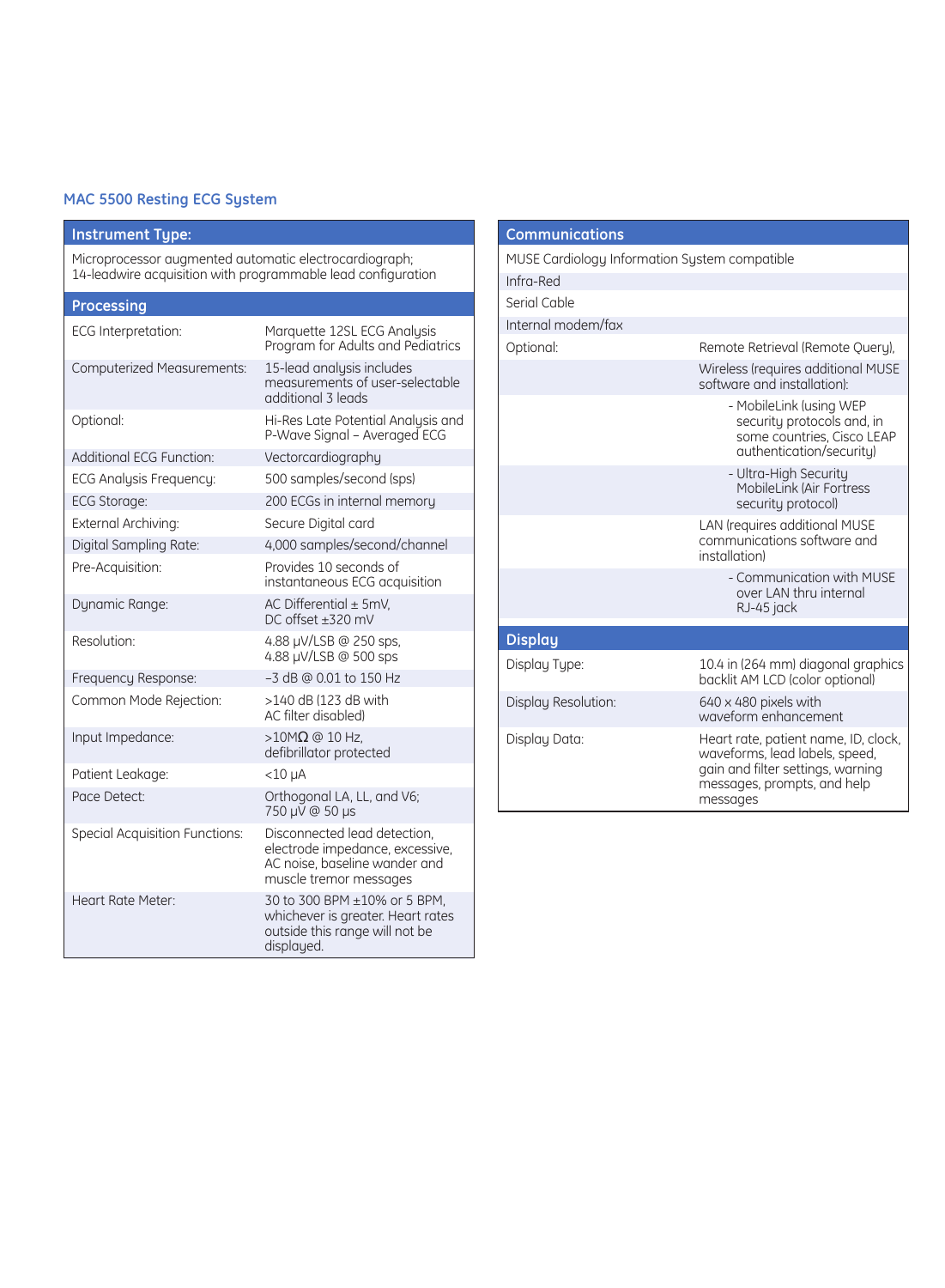| Writer                     |                                                                                                                    |
|----------------------------|--------------------------------------------------------------------------------------------------------------------|
| Writer Technology:         | Thermal dot array                                                                                                  |
| Writer Speeds:             | 5, 12.5, 25, & 50 mm/s<br>(same as displayed)                                                                      |
| Number of Traces:          | 3, 6, 12, or 15, user selectable<br>(same as displayed)                                                            |
| Writer Sensitivity/Gain:   | 2.5, 5, 10, 20, 10/5 (split calibration)<br>mm/mV (same as displayed)                                              |
| Writer Speed Accuracy:     | ±2%                                                                                                                |
| Writer Amplitude Accuracy: | $+5%$                                                                                                              |
| Writer Resolution:         | Horizontal 1000 dpi @ 25 mm/s,<br>200 dpi vertical                                                                 |
| Paper Type:                | Thermal, Z-fold, perforated,<br>fan fold, 300 sheets/pack                                                          |
| Paper Size:                | A Size: 8.45 in x 11 in.<br>$(214.63 \text{ mm} \times 280 \text{ mm})$                                            |
|                            | A4 Size: 8.27 in x 11.7 in<br>(210 mm x 297.5 mm)                                                                  |
|                            |                                                                                                                    |
| <b>Keyboard</b>            |                                                                                                                    |
| Type:                      | Sealed elastomer with soft function<br>keys, alphanumeric keys, writer<br>controls, and TrimPad cursor<br>controls |
| <b>Electrical</b>          |                                                                                                                    |
| Power Supply:              | AC or battery operation                                                                                            |
| Voltage:                   | 100 to 240 VAC +10, -15%                                                                                           |
| Current:                   | 0.5A @ 115 VAC.<br>0.3A @ 240 VAC, typical                                                                         |
| Frequency:                 | 50 to 60 Hz $\pm 10\%$                                                                                             |
| <b>Battery Type:</b>       | User replaceable, 18V @ 3.5 AH<br>±10% rechargeable NiMH                                                           |
| <b>Battery Capacity:</b>   | 100 single page reports, (typical)<br>or 6 hours continuous display<br>(without printing)                          |

| Vectorcardiography                                                       |                                                            |  |
|--------------------------------------------------------------------------|------------------------------------------------------------|--|
| Report Formats:                                                          | Vector loops of component vectors<br>(P. ORS, ST-T)        |  |
| Sensitivity:                                                             | 20, 40, 80, or 160 mm/mV                                   |  |
| Time Resolution:                                                         | 2 ms                                                       |  |
| Hi-Res Late Potential Analysis and P-Wave Signal-<br><b>Averaged ECG</b> |                                                            |  |
| Frequency Response/Input:                                                | -3 dB @ 0.01 and 250 Hz                                    |  |
| Frequency Response/Output:                                               | Upper Limit: 250 Hz<br>Lower Limit: 0.01, 25, 40, or 80 Hz |  |
| Sensitivities:                                                           |                                                            |  |
| Raw Data Template:                                                       | $20 \text{ mm/mV}$                                         |  |
| Average Beat:                                                            | 20 mm/mV and 50 mm/mV                                      |  |
| Filtered Signals and<br>Vector Magnitude:                                | 1 mm/µV                                                    |  |
| Analysis Sampling Rate:                                                  | 1,000 samples/second/channel                               |  |
| Digital Sampling Rate:                                                   | 4,000 samples/second/channel                               |  |
| High/Low Pass Filters:                                                   | Special filter using Fast Fourier<br>Transform (FFT)       |  |
| <b>ADC Resolution:</b>                                                   | 1.22 µV/LSB                                                |  |
| Analysis Resolution:                                                     | $0.1525 \mu V/LSB$                                         |  |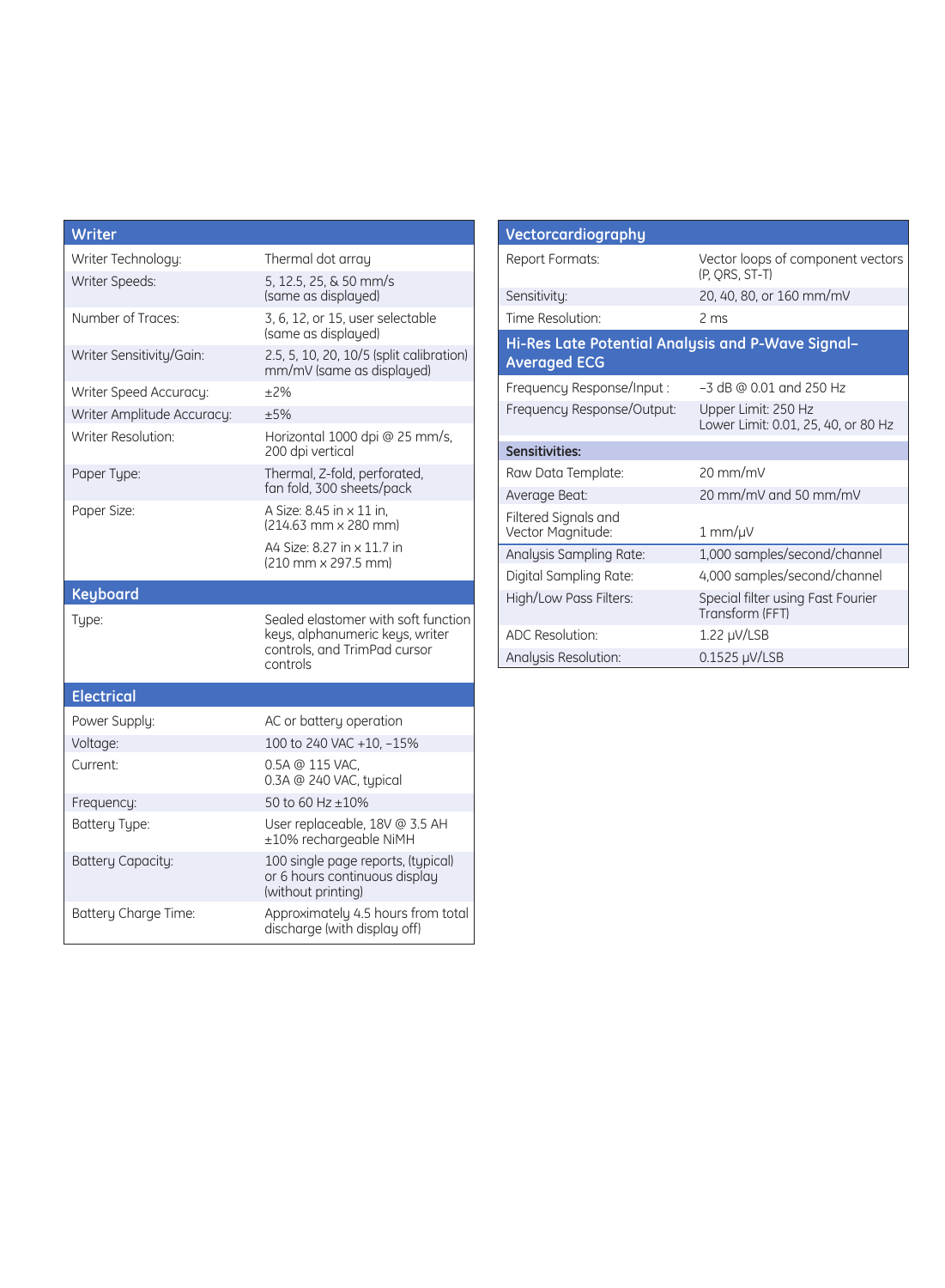#### **MAC 5500 Resting ECG System**

| <b>Physical Specifications</b>           |                                                                   |
|------------------------------------------|-------------------------------------------------------------------|
| Height:                                  | 3.7 in (9.4 cm)* with display closed                              |
| Width <sup>.</sup>                       | 15 in (38.1 cm)*                                                  |
| Depth:                                   | 13.8 in (35.1 cm)*                                                |
| Weight:                                  | Approximately 6.8 kg (15 lbs)*<br>including battery without paper |
| <b>Environmental Specifications</b>      |                                                                   |
| Temperature:                             |                                                                   |
| Operating:                               | 50°to 104° F (10° to 40° C)                                       |
| Transport/Storage:                       | $-40^{\circ}$ to 158° F (-40° to 70° C)                           |
| Humidity:                                |                                                                   |
| Operating:                               | 20% to 95% RH non-condensing                                      |
| Transport/Storage:                       | 15% to 95% RH non-condensing                                      |
| Pressure:                                |                                                                   |
| Operating:                               | 700 to 1060 hPA                                                   |
| Transport/Storage:                       | 500 to 1060 hPA                                                   |
| <b>Trolley Specifications</b>            |                                                                   |
| <b>Dimensions:</b>                       |                                                                   |
| Height:                                  | 39 in (99 cm)                                                     |
| Width <sup>.</sup>                       | 21 in (54 cm)                                                     |
| Depth:                                   | 28 in (72 cm)                                                     |
| Height with acquisition<br>module holder | 52.5 in (134 cm)                                                  |
| Weight:                                  | 55 lbs. (25 kg)                                                   |

| <b>Magnetic Card Reader Specifications</b> |                                                                                                                                          |
|--------------------------------------------|------------------------------------------------------------------------------------------------------------------------------------------|
| Character Set                              | ANSI/ISO ALPHA alphanumeric<br>characters and ANSI/ISO BCD<br>(subset of ASCII (ISO 646 IRV:1991))                                       |
| <b>Dimensions:</b>                         |                                                                                                                                          |
| Height:                                    | 1.17 in (28 mm)                                                                                                                          |
| Length:                                    | 3.94 in (100 mm)                                                                                                                         |
| Width:                                     | 1.34 in (34 mm)                                                                                                                          |
| Temperature Range<br>Operating:            | 50° F to 104° F<br>(10° C to 40° C)                                                                                                      |
| Humidity:                                  | 10% to 90% humidity                                                                                                                      |
| Agency Conformance:                        | Complies with FCC Class A.                                                                                                               |
| CE:                                        | The system has been tested to and<br>conforms with the provisions within<br>89/336/EEC, Electromagnetic<br>Compatibility directive (EMC) |

\* without cart